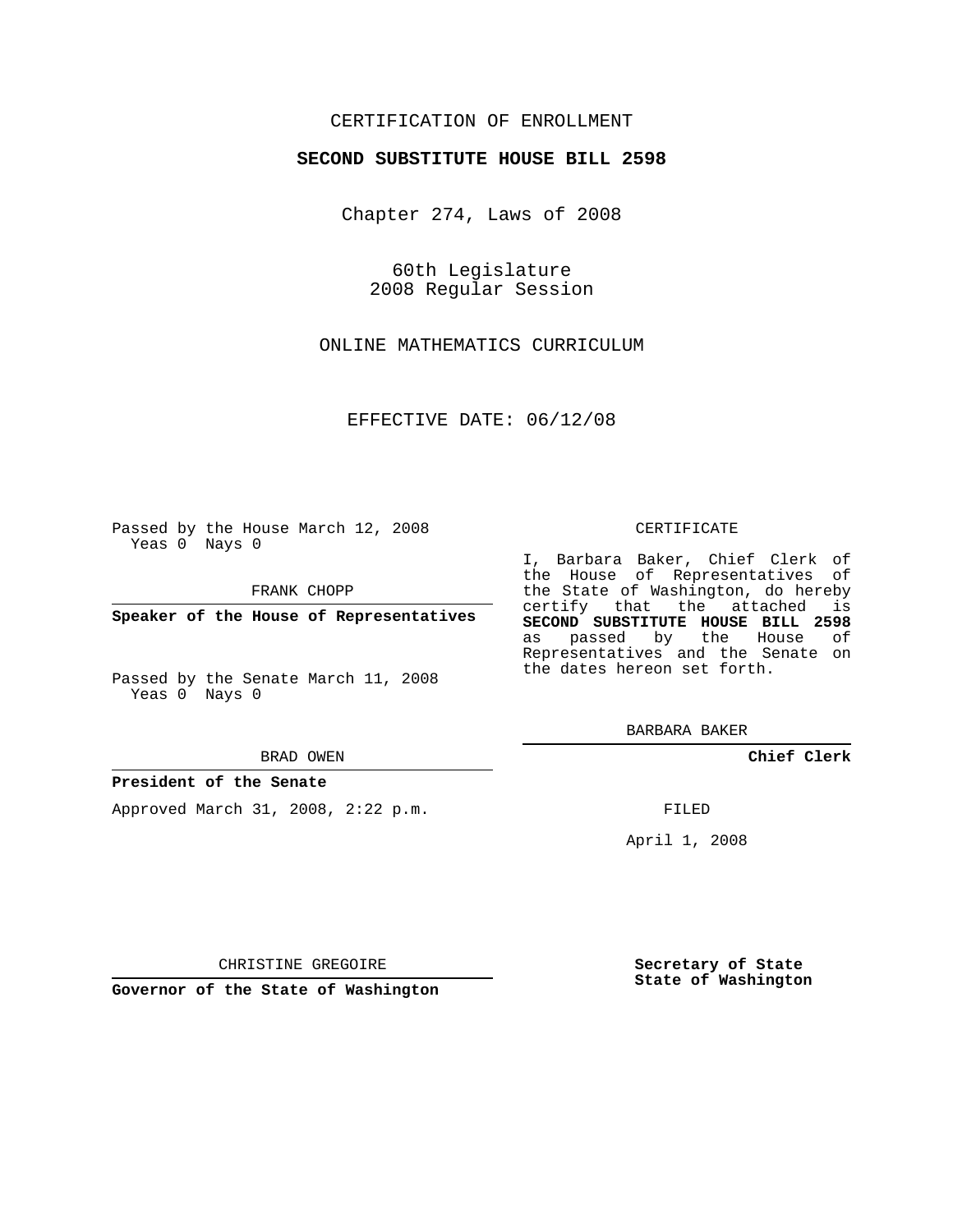# **SECOND SUBSTITUTE HOUSE BILL 2598** \_\_\_\_\_\_\_\_\_\_\_\_\_\_\_\_\_\_\_\_\_\_\_\_\_\_\_\_\_\_\_\_\_\_\_\_\_\_\_\_\_\_\_\_\_

\_\_\_\_\_\_\_\_\_\_\_\_\_\_\_\_\_\_\_\_\_\_\_\_\_\_\_\_\_\_\_\_\_\_\_\_\_\_\_\_\_\_\_\_\_

AS AMENDED BY THE SENATE

Passed Legislature - 2008 Regular Session

## **State of Washington 60th Legislature 2008 Regular Session**

**By** House Appropriations Subcommittee on Education (originally sponsored by Representatives Sullivan, Ormsby, Haigh, Schual-Berke, Green, and Simpson)

READ FIRST TIME 02/12/08.

1 AN ACT Relating to development of an online mathematics curriculum; 2 amending RCW 28A.305.215; and creating new sections.

3 BE IT ENACTED BY THE LEGISLATURE OF THE STATE OF WASHINGTON:

 NEW SECTION. **Sec. 1.** Within thirty days after the adoption of final revised mathematics standards as directed under RCW 28A.305.215, the office of the superintendent of public instruction and the state board of education shall work together to develop a request for proposals for private vendors or nonprofit organizations to adapt an existing mathematics curriculum to be aligned with Washington's essential academic learning requirements and grade level expectations and make the curriculum available online at no cost to school districts. At a minimum, the proposed curriculum shall cover course content in grades kindergarten through twelve and the state's college readiness standards. Proposals shall address cost and timelines for adaptation and implementation of the curriculum. The office of the superintendent of public instruction shall review the responses to the request for proposals, including an analysis of the qualifications of the respondents, and report the results of the request for proposals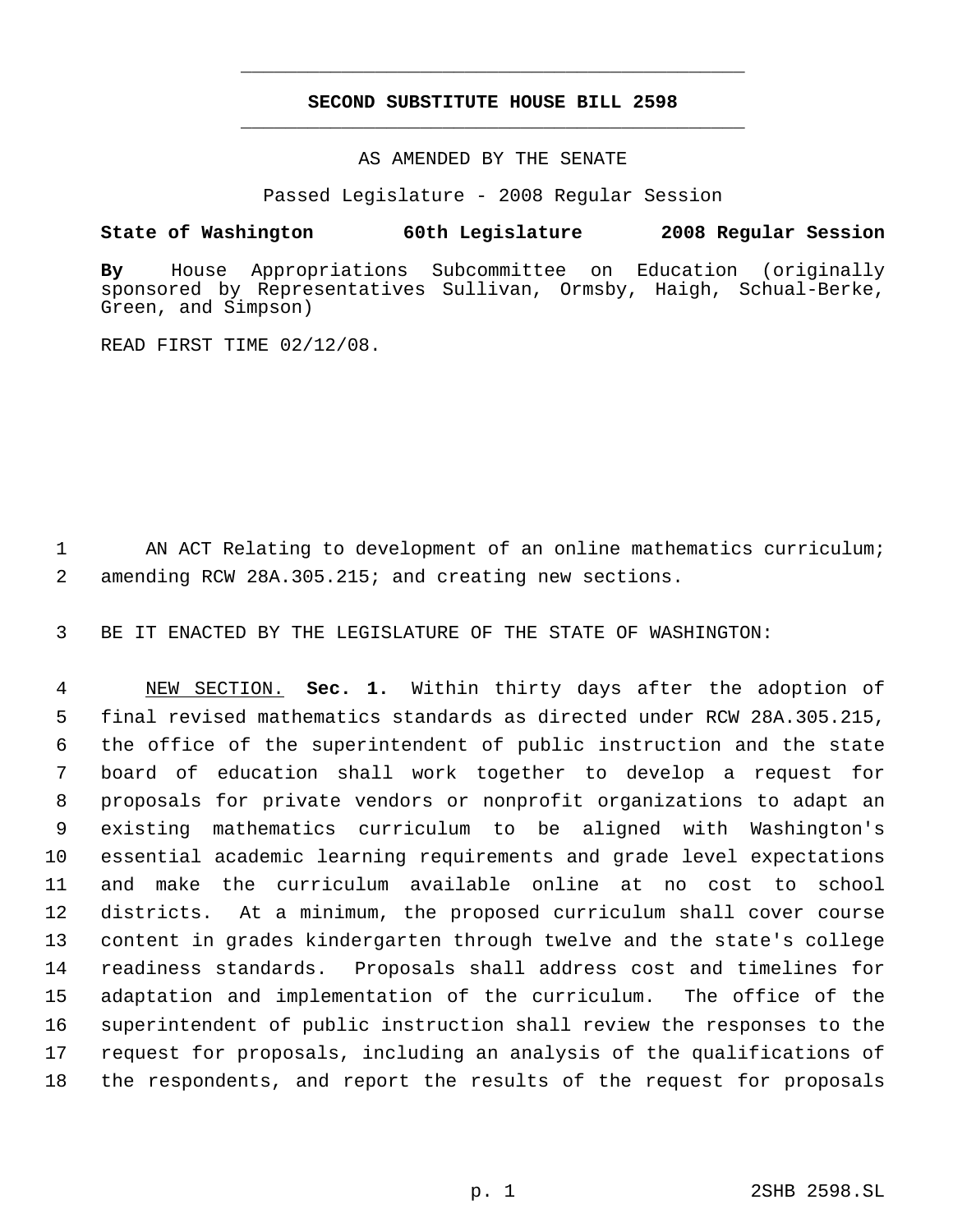under this section to the governor and the education and fiscal committees of the legislature by December 1, 2008.

 **Sec. 2.** RCW 28A.305.215 and 2007 c 396 s 1 are each amended to read as follows:

 (1) The activities in this section revise and strengthen the state learning standards that implement the goals of RCW 28A.150.210, known as the essential academic learning requirements, and improve alignment of school district curriculum to the standards.

 (2) The state board of education shall be assisted in its work under subsections (3) and (5) of this section by: (a) An expert national consultant in each of mathematics and science retained by the 12 state board; and (b) the mathematics and science advisory panels created under RCW 28A.305.219, as appropriate, which shall provide review and formal comment on proposed recommendations to the superintendent of public instruction and the state board of education on new revised standards and curricula.

 (3) By September 30, 2007, the state board of education shall recommend to the superintendent of public instruction revised essential academic learning requirements and grade level expectations in mathematics. The recommendations shall be based on:

 (a) Considerations of clarity, rigor, content, depth, coherence from grade to grade, specificity, accessibility, and measurability;

(b) Study of:

 (i) Standards used in countries whose students demonstrate high performance on the trends in international mathematics and science study and the programme for international student assessment;

27 (ii) College readiness standards;

 (iii) The national council of teachers of mathematics focal points 29 and the national assessment of educational progress content frameworks; and

 (iv) Standards used by three to five other states, including California, and the nation of Singapore; and

 (c) Consideration of information presented during public comment periods.

 (4) By January 31, 2008, the superintendent of public instruction shall revise the essential academic learning requirements and the grade level expectations for mathematics and present the revised standards to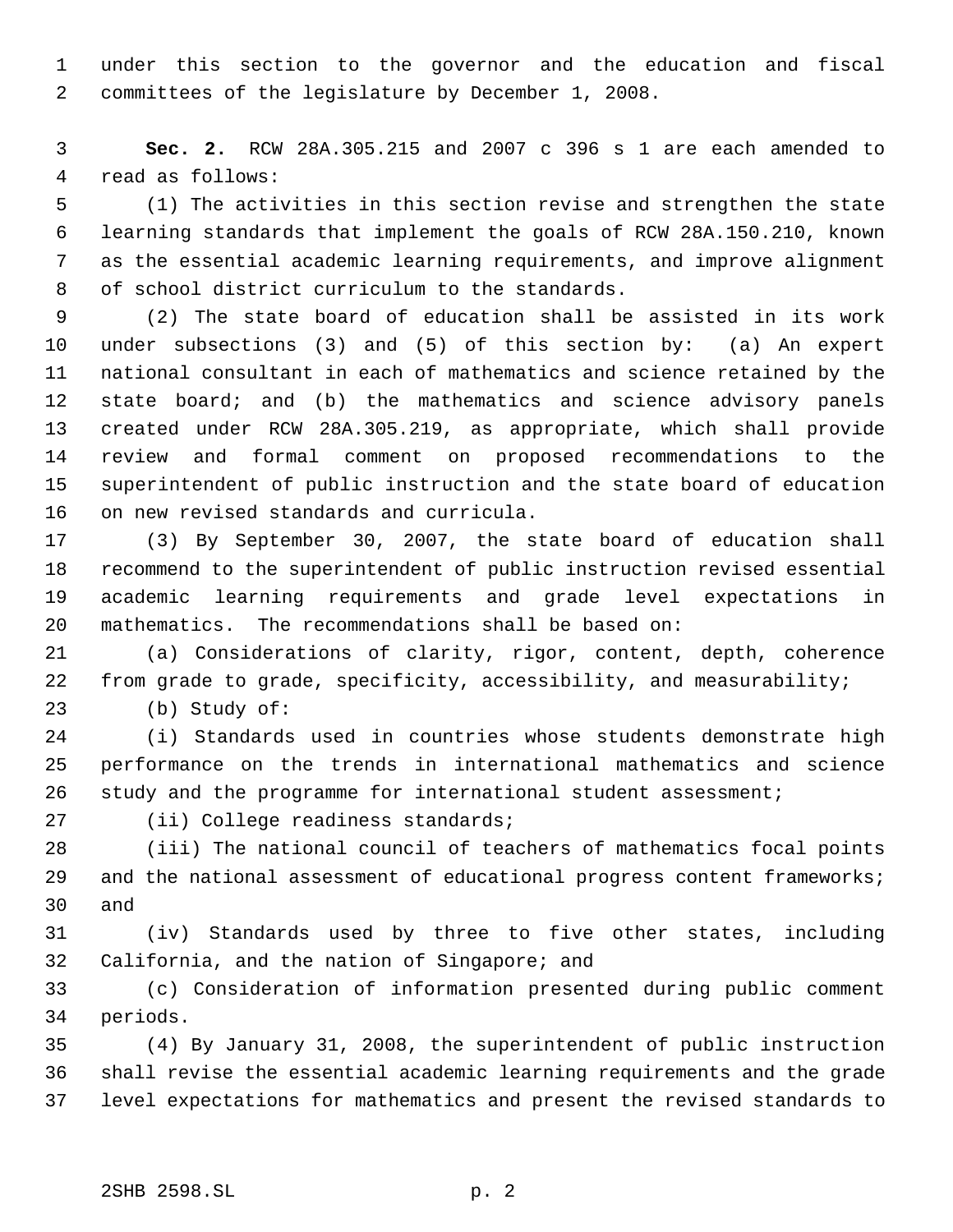the state board of education and the education committees of the senate and the house of representatives as required by RCW 28A.655.070(4). The superintendent shall adopt the revised essential academic learning requirements and grade level expectations unless otherwise directed by the legislature during the 2008 legislative session.

 (5) By June 30, 2008, the state board of education shall recommend to the superintendent of public instruction revised essential academic learning requirements and grade level expectations in science. The recommendations shall be based on:

 (a) Considerations of clarity, rigor, content, depth, coherence from grade to grade, specificity, accessibility, and measurability;

 (b) Study of standards used by three to five other states and in countries whose students demonstrate high performance on the trends in international mathematics and science study and the programme for international student assessment; and

 (c) Consideration of information presented during public comment periods.

 (6) By December 1, 2008, the superintendent of public instruction shall revise the essential academic learning requirements and the grade level expectations for science and present the revised standards to the state board of education and the education committees of the senate and the house of representatives as required by RCW 28A.655.070(4). The superintendent shall adopt the revised essential academic learning requirements and grade level expectations unless otherwise directed by the legislature during the 2009 legislative session.

26 (7)(a) ((By May 15, 2008)) Within six months after the standards 27 under subsection (4) of this section are adopted, the superintendent of public instruction shall present to the state board of education recommendations for no more than three basic mathematics curricula each for elementary, middle, and high school grade spans.

31 (b) ((By June 30, 2008)) Within two months after the presentation of the recommended curricula, the state board of education shall provide official comment and recommendations to the superintendent of public instruction regarding the recommended mathematics curricula. The superintendent of public instruction shall make any changes based on the comment and recommendations from the state board of education and adopt the recommended curricula.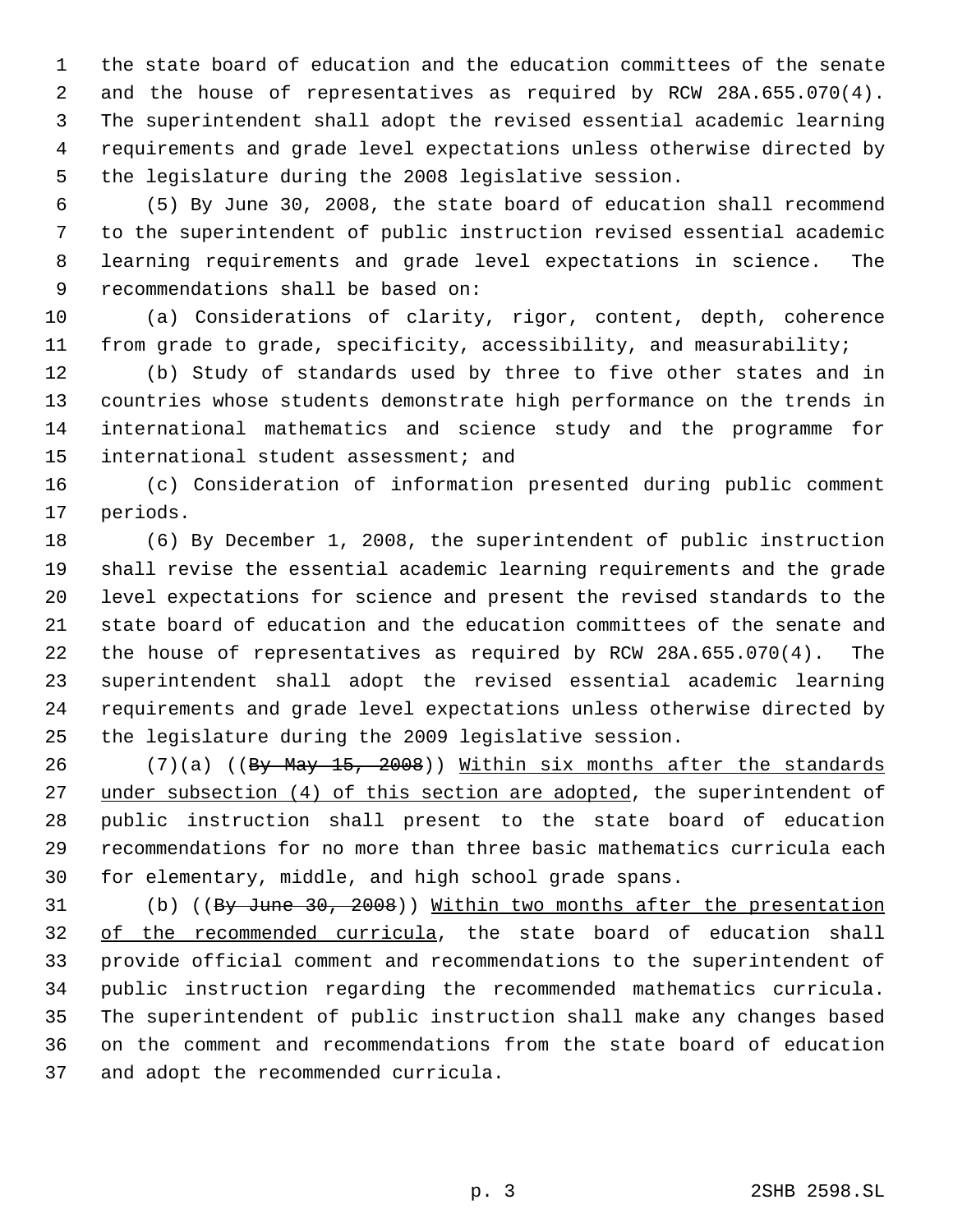(c) By May 15, 2009, the superintendent of public instruction shall present to the state board of education recommendations for no more than three basic science curricula each for elementary, middle, and high school grade spans.

 (d) By June 30, 2009, the state board of education shall provide official comment and recommendations to the superintendent of public instruction regarding the recommended science curricula. The superintendent of public instruction shall make any changes based on the comment and recommendations from the state board of education and adopt the recommended curricula.

 (e) In selecting the recommended curricula under this subsection (7), the superintendent of public instruction shall provide information to the mathematics and science advisory panels created under RCW 28A.305.219, as appropriate, and seek the advice of the appropriate panel regarding the curricula that shall be included in the recommendations.

 (f) The recommended curricula under this subsection (7) shall align with the revised essential academic learning requirements and grade level expectations. In addition to the recommended basic curricula, appropriate diagnostic and supplemental materials shall be identified as necessary to support each curricula.

 (g) Subject to funds appropriated for this purpose and availability of the curricula, at least one of the curricula in each grade span and in each of mathematics and science shall be available to schools and parents online at no cost to the school or parent.

 (8) By December 1, 2007, the state board of education shall revise the high school graduation requirements under RCW 28A.230.090 to include a minimum of three credits of mathematics, one of which may be a career and technical course equivalent in mathematics, and prescribe the mathematics content in the three required credits.

 (9) Nothing in this section requires a school district to use one of the recommended curricula under subsection (7) of this section. However, the statewide accountability plan adopted by the state board of education under RCW 28A.305.130 shall recommend conditions under which school districts should be required to use one of the recommended curricula. The plan shall also describe the conditions for exception to the curriculum requirement, such as the use of integrated academic and career and technical education curriculum. Required use of the